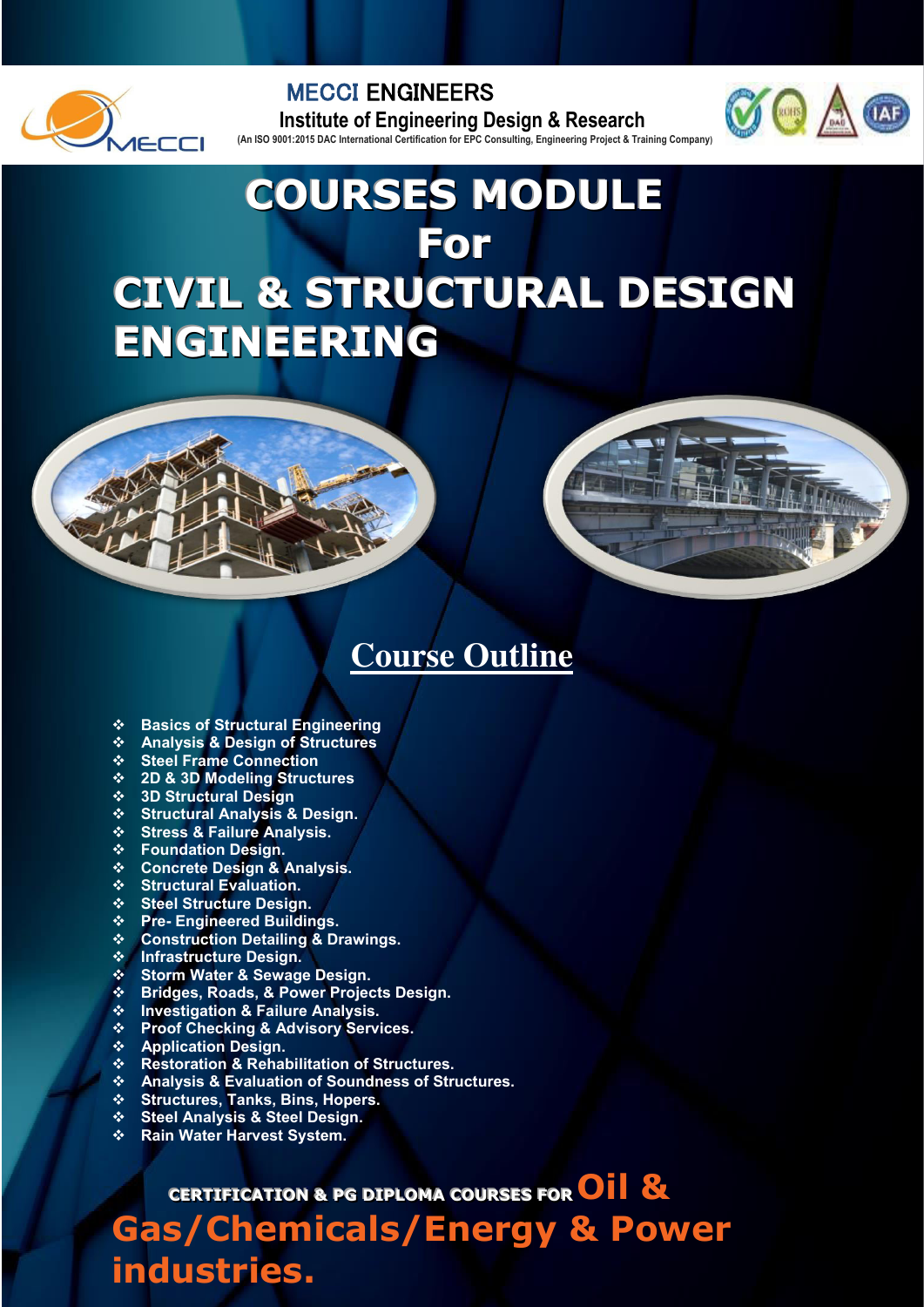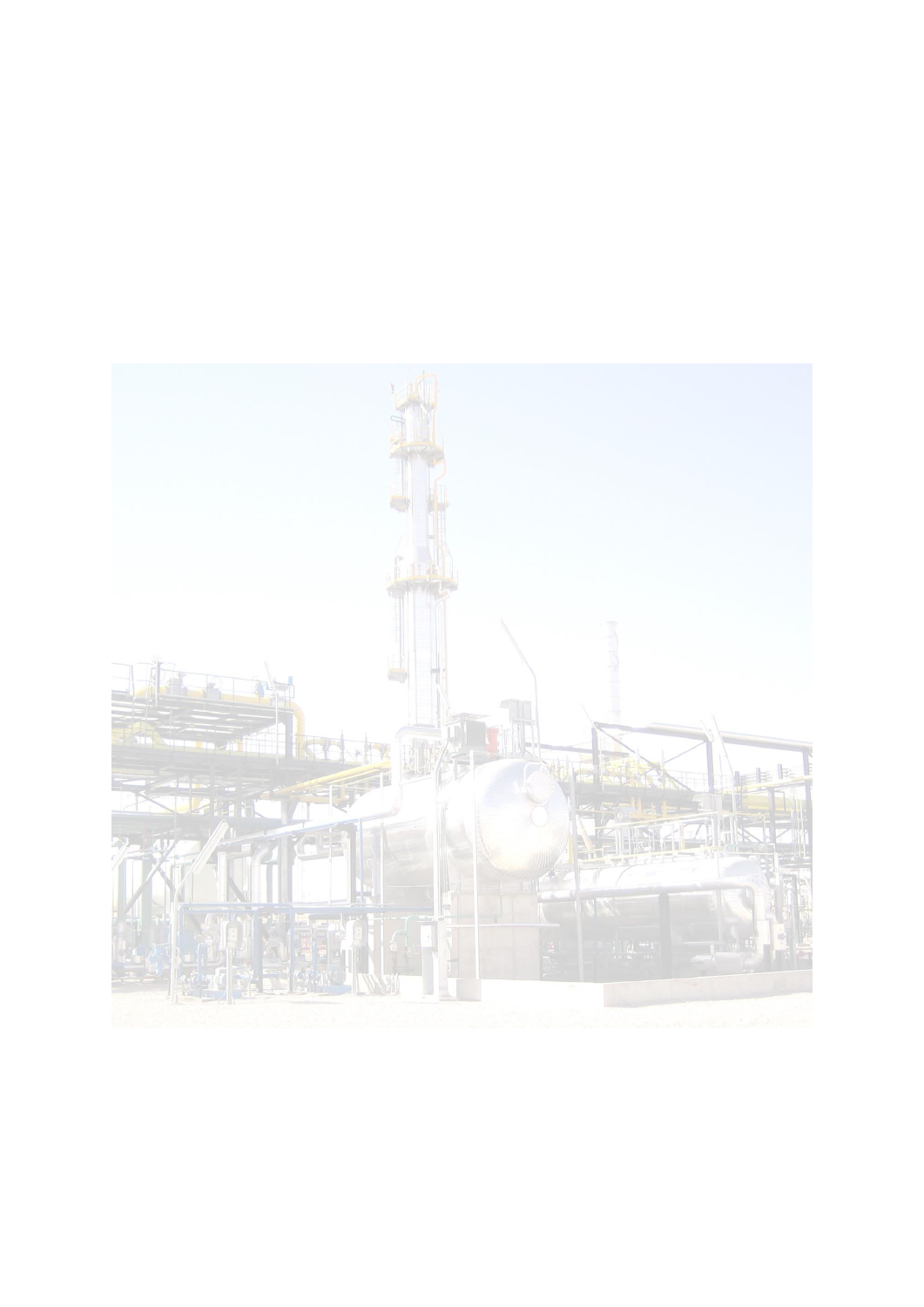## **Civil & Structural Design &Detail Engineering**

#### **Basics of structural Engineering**

- Design of RCC Beams, Columns and Slabs
- Overhead Tank Design
- Ductile Detailing
- Concrete Chimneys
- Staircase Design
- Steel Beam & Column Design
- Connection Design
- Base Plate Design
- Portal Frames and Bracing Design
- Storm Water Drains
- Soil Mechanics
- Footing Raft Design
- Pile Foundations
- Equipment Foundation Under Vibrating Type
- Underground Water Tanks

#### **Analysis & Design of Structures**

- Coordinate systems
- Type of Structures
- Methods of Model Creation
- Sequence of input file
- Joint Coordinate Specification
- Plate Girder
- Member Element Incidences Specifications
- Group Definition
- Member Element
- Load Combination, Analysis Specification

### **Steel Frame Connection**

- Setup Phase I (Job Options)
- Modelling Phase 1(Beams and Columns)
- Modelling Tools
- Modelling Phase 2
- Connections
- Material Operations
- Setup Phase 2
- Drawing Editor Parametric Modelling

#### **2D & 3D Modelling Structures**

- Create project, Model & Drawing File
- Copy, Delete & Open Model
- Preferences Editor, Section Library
- Compress Frame Work Plus Database
- Verify Model
- Select Filter Setting
- Member Attributes Orientation
- Create, Set, List, Drop, Modify view
- Freeze View & Update Frozen , Regenerate
- Place Linear Member
- Place 3D Solids
- Modify, Manipulate, Cutbacks
- Linear Material Reports
- Review & locate Elements
- Create User Section Table

#### **Structural Module**

- Structures- As per Equipment Layout & Piping Layout
- Beams and Columns
- Create Beams and Columns
- Extend Beams and Columns
- Creating Bracings
- Generating the Reports
- Structural commands ( All Structural
- commands are covered)

#### **Panels and Plates**

- Creating Panels and Plate
- Cutting Panels and Plate
- Splitting of panels and plate
- Penetration of panels and plates

#### **Floors**

Creations of floors

#### **ASL Modeller**

Creation of platforms, Ladders, Stairs

#### **Hangers and Support Module**

- Supporting the Equipments, Structures, pipes -Modelling of supports -Modelling of line guide, hold down, limit stop.
- -Modelling of stiffener plates, doubler plate.

-Modelling of crap plates.

#### **3D Structural Design**

- Working with Member, Splitting Members
- Importing and Exporting Structure
- Working with Slabs, Cutting Openings
- Managing Equipment Foundations
- Sketching in 3-D

#### **Draft**

- Final output of plant layout
- GA Drawing creation in 2D
- Dimensioning, Labelling
- Export the drawing to AutoCAD
- Reflecting the design change in draft
- Commands in draft

"To enrol please contact [info@mecciengineer.com](mailto:info@mecciengineer.com)"